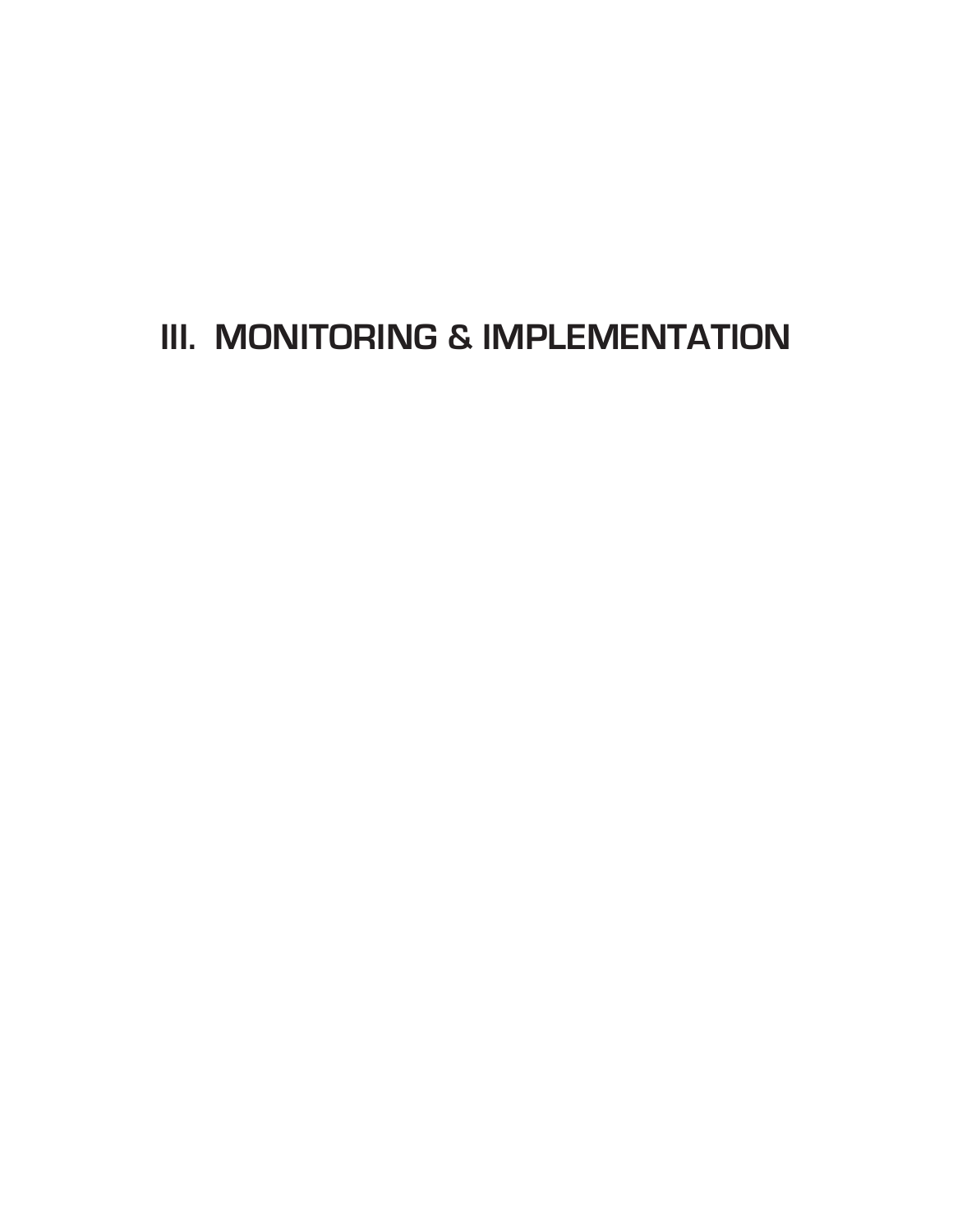# **MONITORING AND IMPLEMENTATION**

New Mexico's municipal planning legislation expects local governments to act on implementing the Plan after its adoption. Commitments to several categories of action are necessary to achieve the Plan's purposes.

## **A. MONITORING**

Every plan must have a means to note both its accomplishments and shortcomings, thus providing a measure by which future actions can be undertaken. This function was formerly provided by the Goals Commission.

The Plan, when adopted in 1988, proposed a biennual systematic evaluation to access its achievements and shortcomings. The evaluations were to examine the Goals endorsed by the Commission (mainly derived from the Comprehensive Plan), assess progress toward achieving them, and recommend City and County work program priorities. One biennual evaluation occurred (1990) resulting in an amendment of the Plan in several policy categories.

- Open Space acquisition investigate alternative funding mechanisms for open space such as stronger open space dedication ordinance provisions, general obligation bonds, or sales tax.
- Park Planning and Development Guidelines investigate density bonuses or other incentives to promote park dedication, linkages or facilities.
- Environmental Standards review existing City and County development regulations protecting environmental resources and devise standards to improve and maintain those resources.
- Transit Improvements revise development regulations to promote transit capital improvements: investigate use of an impact fee to fund park-and-ride lots.
- City Zoning Code review to include:
	- a) site plan requirements and development standards to reduce the need for SU-1 zoning;
	- b) standards which minimize environmental damage to any portion of the Open Space network permitted to develop;
	- c) development requirements and review criteria and processes which avoid needless environmental alterations and degradation;
	- d) standards to ensure protection of cultural and historic resources by the possible development and application of a model Archaeological Preservation and Management overlay zone.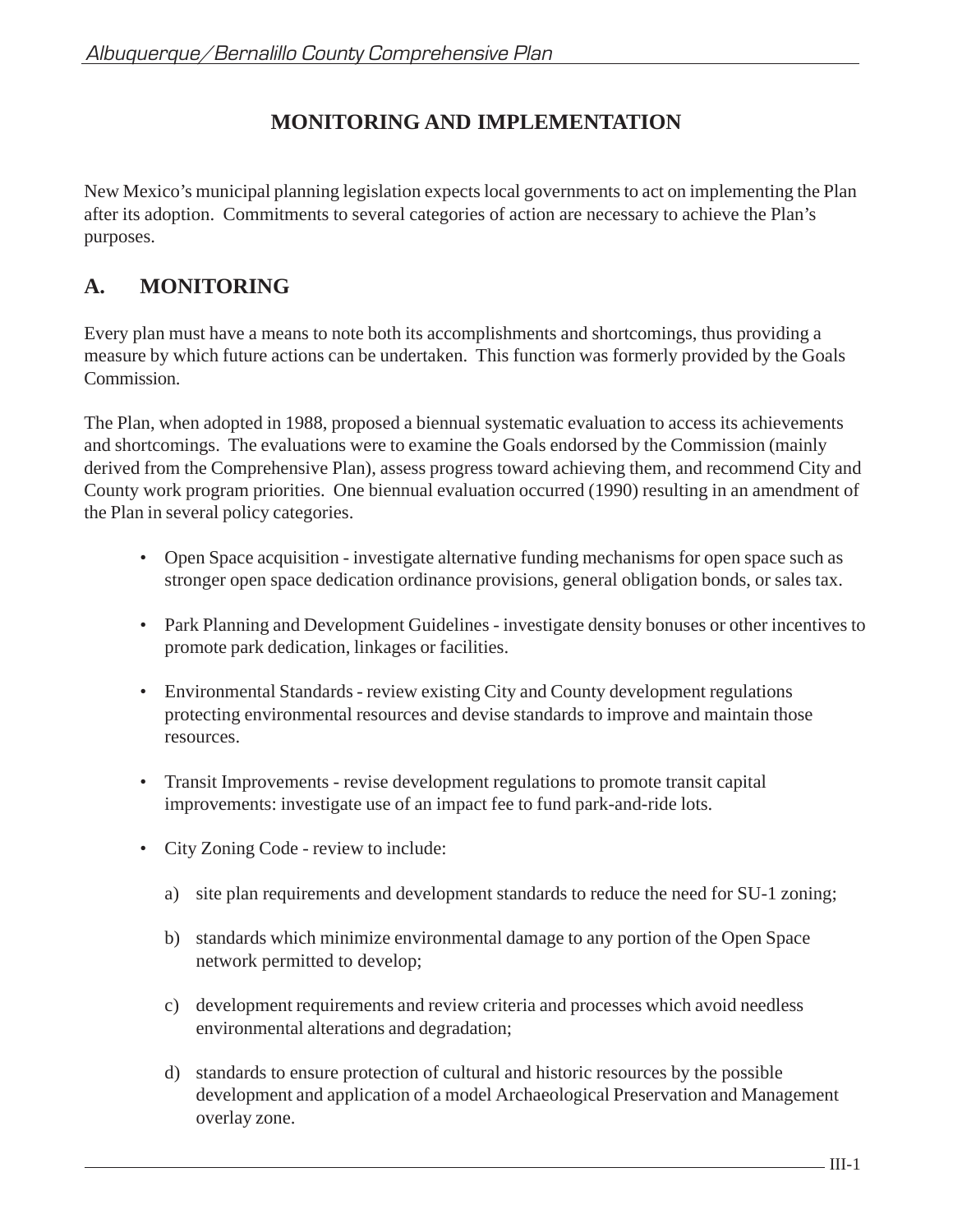- Bernalillo County Comprehensive Zoning Ordinance review to enact:
	- a) adequate development/performance standards which protect Rural and Semi-Urban areas natural and cultural resources;
	- b) appropriate standards and zoning for Planned Communities;
	- c) requirements for the location of noise-producing and noise-sensitive land uses;
	- d) requirements regarding the definition of and the zoning for residential care facilities;
	- e) protection of cultural and historic resources by the possible development and application of a model Archaeological Preservation and Management overlay zone.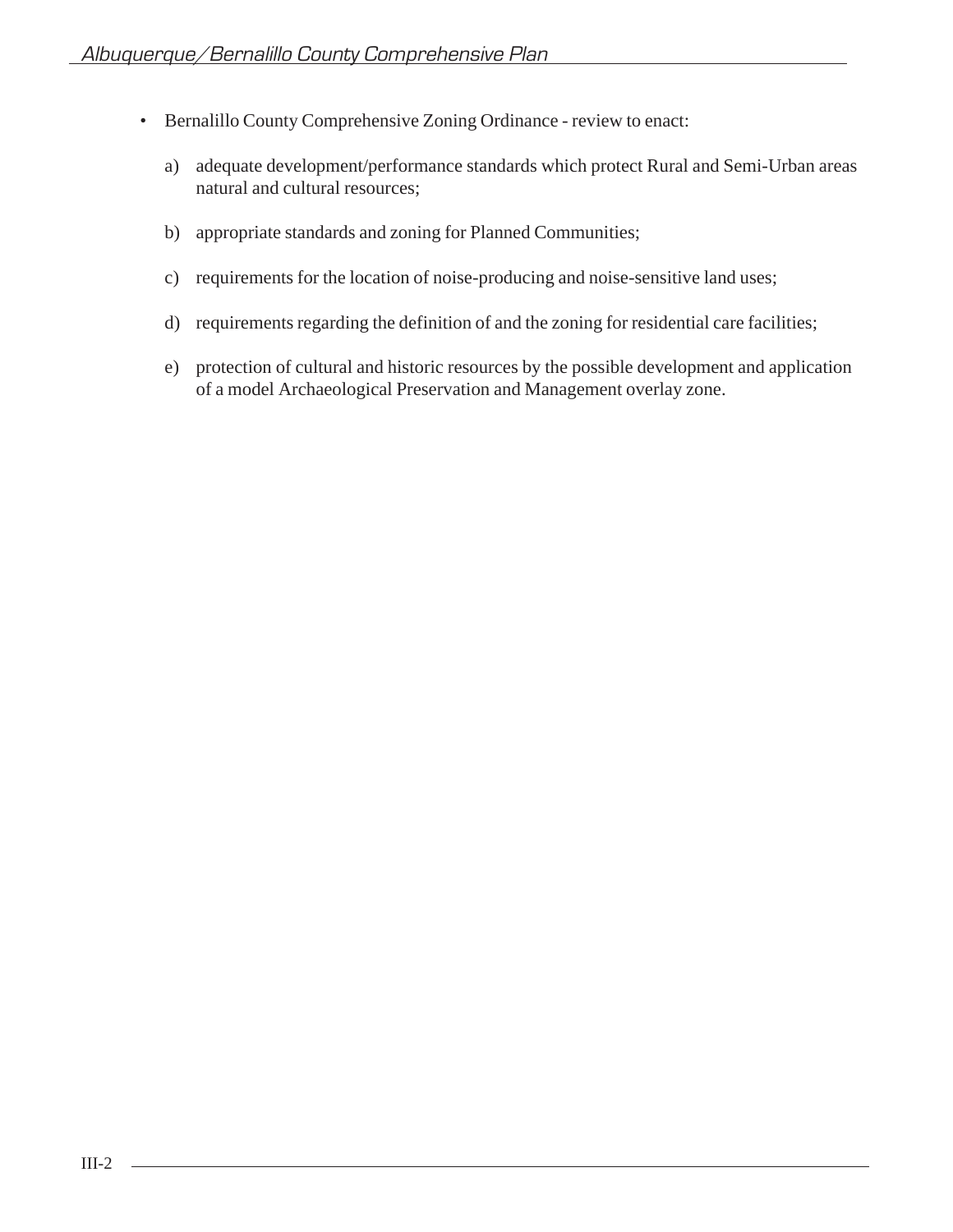## **B. OTHER PROGRAMS AND PROJECTS**

Many pertinent measures other than regulatory ordinances can be enacted to reinforce and insure the Comprehensive Plan's success. The following measures to provide ongoing support, development, and maintenance should be considered:

- Establish economic and environmental impact analyses guidelines for major development projects;
- Formulate a city-wide redevelopment strategy that includes public/private cooperation;
- Conduct an area-wide land use and zoning study that leads to the creation of an industrial location policy sensitive to transportation, environmental, fiscal, and economic affects;
- Implement a comprehensive program to prevent hazardous and solid wastes from entering the groundwater supply;
- Continue the archaeological survey and establish a site management program;
- Establish administrative guidelines and/or processes for land use policy integration with transportation and utility systems expansion;
- Establish a comprehensive housing program which plans low-cost residences;
- Develop a strategic planning process that maintains local government's fiscal position;
- Carry out an area-wide outdoor recreation plan;
- Review transit-related goals of the **Plan** in conjunction with the update of the Metropolitan Transportation Plan.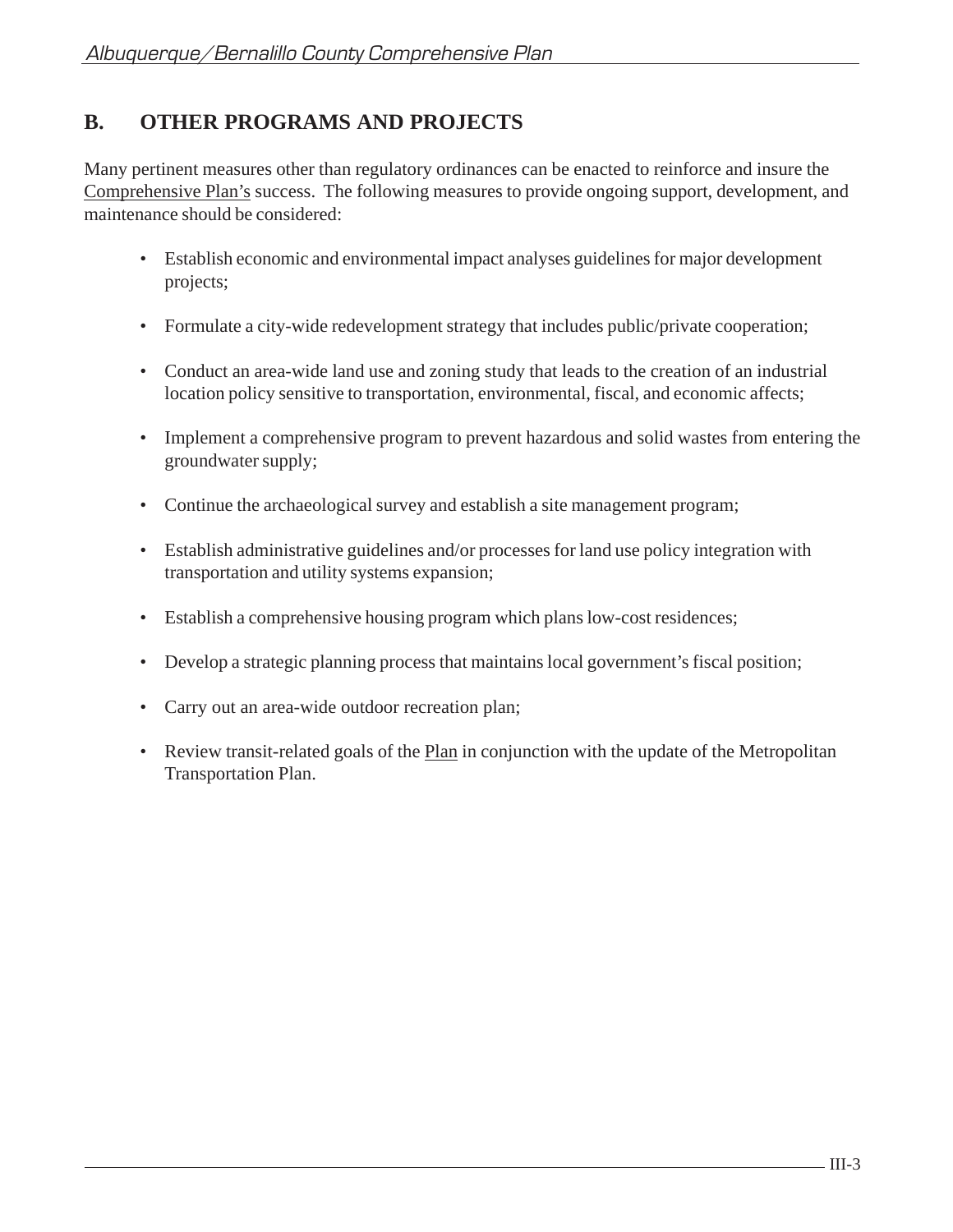## **C. PRIMARY PLANNING PRIORITIES**

After adopting this new Plan (1988, as subsequently amended) by Albuquerque and Bernalillo County's elected officials, there are several analyses which should be initiated. The priority analyses are:

- Density distribution-identify appropriate large subareas for anlaysis of whether the gross residential density of the area is consistent with the policies of this Plan. Water pressure zones, Plan development areas, and Census Tract boundaries are relevant for this purpose. (Appendix E)
- Activity Centers Implementation Plan an areawide analysis of existing conditions, land use, zoning, environmental features, and infrastructure capacity will provide the criteria for locating and developing Activity Centers. The criteria will determine uses, activities, size, spacing, and design requirements;
- Open Space and Outdoor Recreation Management Plan analyze resource and use limitations for portions of the Open Space network that are not publicly owned. The study will verify acquisition priority (in accordance with the existing acquisition/priority list), recommend preservation techniques for protected areas, and assess development impacts upon the remainder of the network;
- Sub-areas planning prioritize sub area planning needs, opportunities, and Comprehensive Plan policies and goals implementation. Relate sub-area boundaries to infrastructure and drainage provisions.

Each planning project should be guided by a work program identifying tasks, personnel, requirements, and coordination needs. The work program should begin after the Plan's adoption.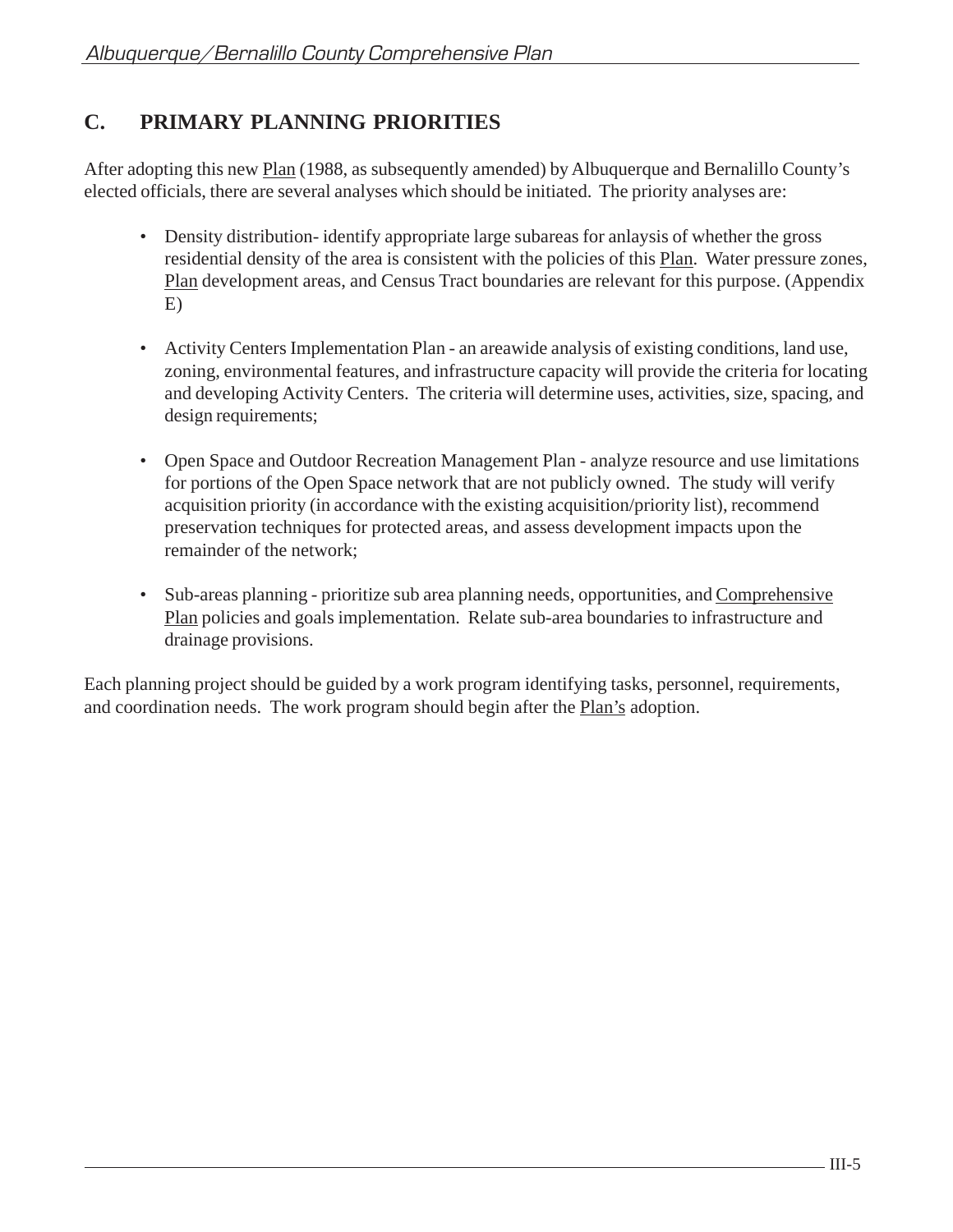# **D. THE ALBUQUERQUE PROGRESS REPORT**

In the 1980's the Albuquerque/Bernalillo County Goals Commission worked to establish a number of community Goals, derived mainly from the Comprehensive Plan, which would become useful to the Mayor, the City Council, and to the Bernalillo County Commission in establishing annual objectives in ongoing planning and programming of resources. The Goals came to guide discussions and for preparation of annual budgets, notably the narrative description of work planned each year by each department, and how the work would cut across department functions and move toward accomplishment of the Goals.

The Plan, when adopted in 1988, proposed a periodic systematic evaluation to assess its achievements and shortcomings, to be conducted biennually. The proposed evaluation was to examine Goals, assess progress toward achieving them, and determine City and County work program priorities.

The Indicators Progress Commission, supported by the Mayor's office of Management and Operations Improvement (OMOI) replaced the Goals Commission. About every two years the OMOI publishes the Albuquerque Progress Report, an abbreviated version of which may be accessed on the City's web site. The Report contains benchmarks and measures of selected indicators that, over time, one can use to review progress being made toward the Goals as the metropolitan area grows and changes. In this same way, one may observe progress with respect to the Comprehensive Plan's goals and principles.

# **E. INTERJURISDICTIONAL COORDINATION**

Although multi-county inter-governmental coordination, cooperation, and regional planning issues are complex, the Albuquerque/Bernalillo County planning effort must address and command attention to issues affecting the larger metropolitan area and the region. Aside from Albuquerque and communities in Bernalillo County, the Plan affects adjacent jurisdictions and the tribal governments. Common interests bind these jurisdictions together.

Jurisdictional distinctions are challenges to accomplishing the Plan's goals and policies. Neighboring jurisdictions have a vested interest in the Plan's success because of the area's interdependence. City and County actions will have many direct and indirect effects upon the jurisdictions in the region. A regional general plan would address all area jurisdictions with the aforementioned interdependence and interrelationships.